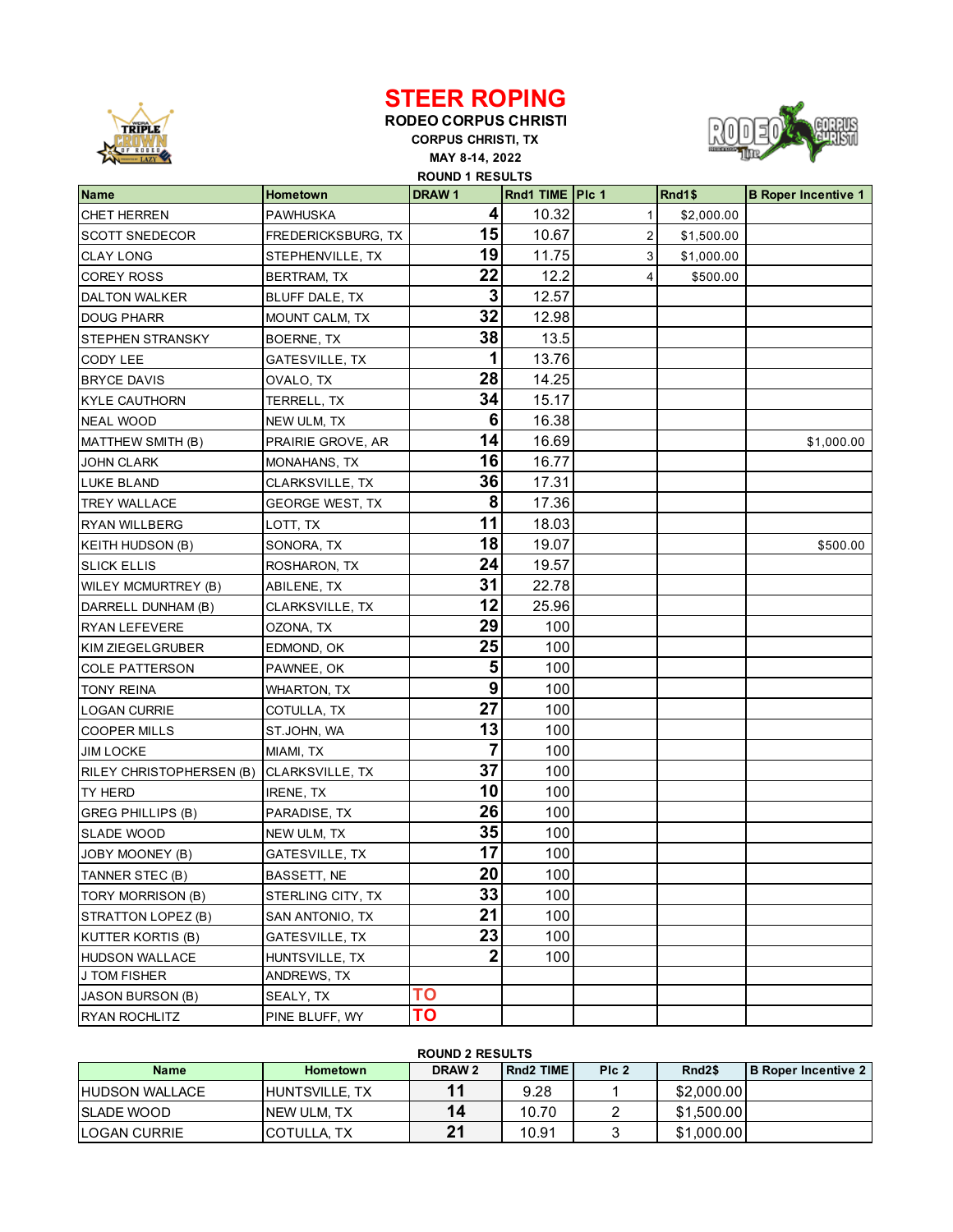| <b>JIM LOCKE</b>                       | MIAMI, TX                 | 4              | 11.04  | 4 | \$500.00 |            |
|----------------------------------------|---------------------------|----------------|--------|---|----------|------------|
| <b>CHET HERREN</b>                     | <b>PAWHUSKA</b>           | 32             | 11.42  |   |          |            |
| TY HERD                                | IRENE, TX                 | 28             | 11.47  |   |          |            |
| KYLE CAUTHORN                          | TERRELL, TX               | 22             | 11.56  |   |          |            |
| <b>STEPHEN STRANSKY</b>                | BOERNE, TX                | $\overline{7}$ | 12.53  |   |          |            |
| TANNER STEC (B)                        | BASSETT, NE               | 38             | 13.15  |   |          | \$1,000.00 |
| <b>DOUG PHARR</b>                      | MOUNT CALM, TX            | 25             | 13.24  |   |          |            |
| <b>CODY LEE</b>                        | <b>GATESVILLE, TX</b>     | 34             | 13.62  |   |          |            |
| <b>TONY REINA</b>                      | <b>WHARTON, TX</b>        | 13             | 13.93  |   |          |            |
| <b>RYAN LEFEVERE</b>                   | OZONA, TX                 | 23             | 13.97  |   |          |            |
| JOBY MOONEY (B)                        | <b>GATESVILLE, TX</b>     | 29             | 14.66  |   |          | \$500.00   |
| <b>LUKE BLAND</b>                      | CLARKSVILLE, TX           | 18             | 15.69  |   |          |            |
| <b>CLAY LONG</b>                       | STEPHENVILLE, TX          | 5              | 16.85  |   |          |            |
| JOHN CLARK                             | MONAHANS, TX              | 26             | 16.99  |   |          |            |
| <b>SLICK ELLIS</b>                     | ROSHARON, TX              | $\overline{2}$ | 18.04  |   |          |            |
| <b>SCOTT SNEDECOR</b>                  | <b>FREDERICKSBURG, TX</b> | 9              | 100.00 |   |          |            |
| <b>NEAL WOOD</b>                       | NEW ULM, TX               | 27             | 100.00 |   |          |            |
| <b>TREY WALLACE</b>                    | <b>GEORGE WEST, TX</b>    | 20             | 100.00 |   |          |            |
| <b>KEITH HUDSON (B)</b>                | SONORA, TX                | 24             | 100.00 |   |          |            |
| DARRELL DUNHAM (B)                     | CLARKSVILLE, TX           | 31             | 100.00 |   |          |            |
| <b>WILEY MCMURTREY (B)</b>             | ABILENE, TX               | 16             | 100.00 |   |          |            |
| <b>BRYCE DAVIS</b>                     | OVALO, TX                 | 17             | 100.00 |   |          |            |
| <b>COREY ROSS</b>                      | BERTRAM, TX               | 40             | 100.00 |   |          |            |
| <b>DALTON WALKER</b>                   | BLUFF DALE, TX            | $\mathbf{1}$   | 100.00 |   |          |            |
| <b>COOPER MILLS</b>                    | ST.JOHN, WA               | 36             | 100.00 |   |          |            |
| KIM ZIEGELGRUBER                       | EDMOND, OK                | 35             | 100.00 |   |          |            |
| STRATTON LOPEZ (B)                     | SAN ANTONIO, TX           | 19             | 100.00 |   |          |            |
| TORY MORRISON (B)                      | STERLING CITY, TX         | $\overline{3}$ | 100.00 |   |          |            |
| MATTHEW SMITH (B)                      | PRAIRIE GROVE, AR         | 33             | 100.00 |   |          |            |
| <b>RYAN WILLBERG</b>                   | LOTT, TX                  | 39             | 100.00 |   |          |            |
| KUTTER KORTIS (B)                      | GATESVILLE, TX            | $\pmb{8}$      | 100.00 |   |          |            |
| <b>GREG PHILLIPS (B)</b>               | PARADISE, TX              | 12             | 100.00 |   |          |            |
| RILEY CHRISTOPHERSEN (BCLARKSVILLE, TX |                           | 10             | 100.00 |   |          |            |
| COLE PATTERSON                         | PAWNEE, OK                | 15             | 100.00 |   |          |            |
| <b>J TOM FISHER</b>                    | ANDREWS, TX               |                |        |   |          |            |
| <b>JASON BURSON (B)</b>                | <b>SEALY, TX</b>          |                |        |   |          |            |
| <b>RYAN ROCHLITZ</b>                   | <b>PINE BLUFF, WY</b>     |                |        |   |          |            |

| <b>ROUND 3 RESULTS</b> |                           |                   |           |      |            |                            |  |
|------------------------|---------------------------|-------------------|-----------|------|------------|----------------------------|--|
| <b>Name</b>            | Hometown                  | DRAW <sub>3</sub> | Rnd3 TIME | PIc3 | Rnd3\$     | <b>B</b> Roper Incentive 3 |  |
| <b>NEAL WOOD</b>       | NEW ULM, TX               | 19                | 10.13     |      | \$2,000.00 |                            |  |
| <b>SCOTT SNEDECOR</b>  | <b>FREDERICKSBURG, T)</b> | 24                | 10.43     | 2    | \$1,500.00 |                            |  |
| <b>TREY WALLACE</b>    | <b>GEORGE WEST, TX</b>    | 35                | 11.15     | 3    | \$1,000.00 |                            |  |
| <b>CHET HERREN</b>     | <b>PAWHUSKA</b>           | 38                | 11.19     | 4    | \$500.00   |                            |  |
| SLADE WOOD             | NEW ULM, TX               | 40                | 12.18     |      |            |                            |  |
| TY HERD                | <b>IRENE, TX</b>          | 25                | 12.29     |      |            |                            |  |
| CODY LEE               | <b>GATESVILLE, TX</b>     | 23                | 12.31     |      |            |                            |  |
| <b>BRYCE DAVIS</b>     | OVALO, TX                 | 8                 | 12.95     |      |            |                            |  |
| <b>LUKE BLAND</b>      | <b>CLARKSVILLE, TX</b>    | 22                | 13.72     |      |            |                            |  |
| <b>COOPER MILLS</b>    | ST.JOHN, WA               | 41                | 13.89     |      |            |                            |  |
| KIM ZIEGELGRUBER       | EDMOND, OK                | 13                | 14.20     |      |            |                            |  |
| STRATTON LOPEZ (B)     | SAN ANTONIO, TX           | 16                | 15.06     |      |            | \$1,000.00                 |  |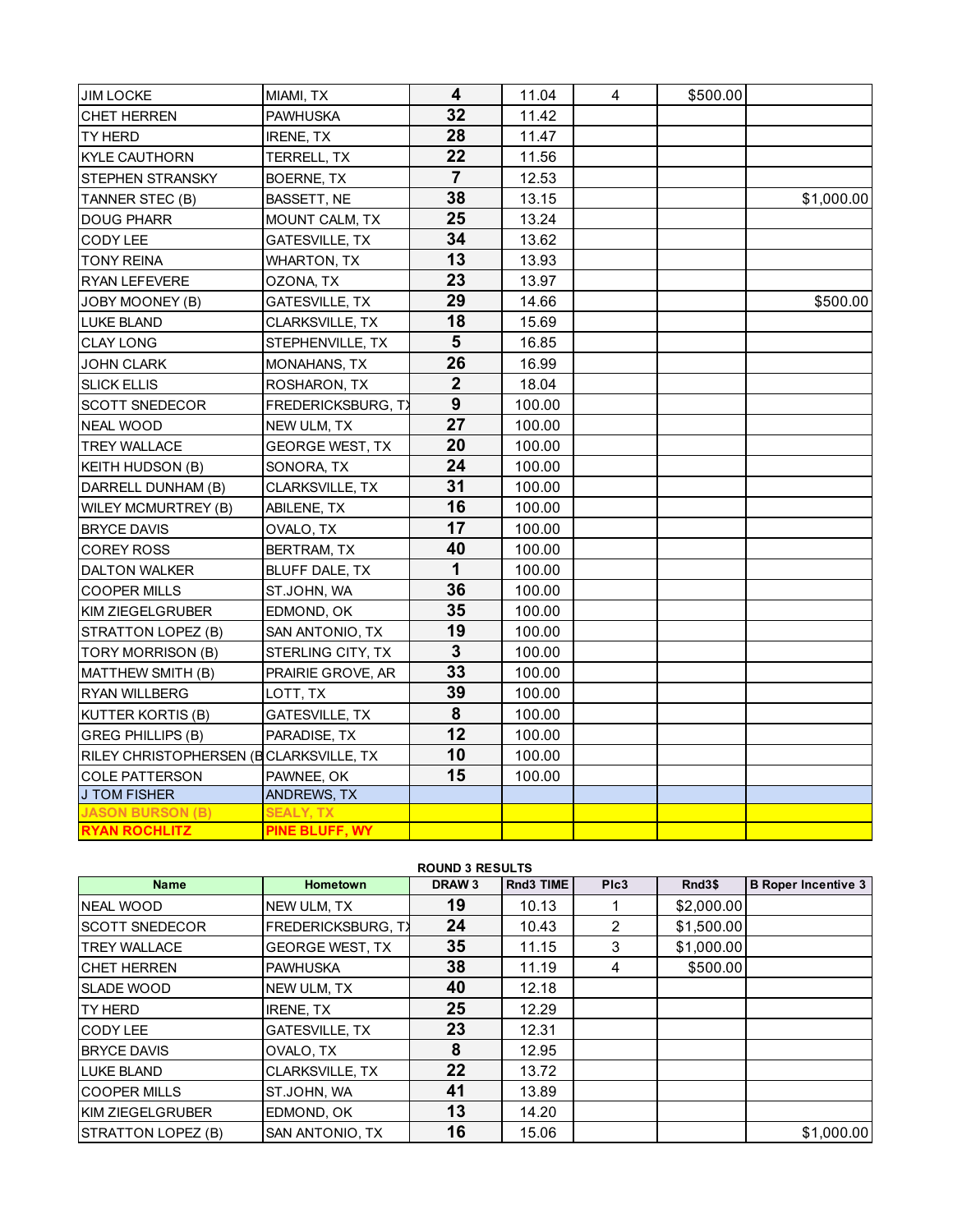| KEITH HUDSON (B)                       | SONORA, TX            | 26                      | 15.46  |  | \$500.00 |
|----------------------------------------|-----------------------|-------------------------|--------|--|----------|
| <b>TORY MORRISON (B)</b>               | STERLING CITY, TX     | 21                      | 15.90  |  |          |
| <b>JOHN CLARK</b>                      | MONAHANS, TX          | 9                       | 16.26  |  |          |
| <b>COREY ROSS</b>                      | BERTRAM, TX           | $\overline{7}$          | 16.42  |  |          |
| <b>TONY REINA</b>                      | <b>WHARTON, TX</b>    | 39                      | 17.36  |  |          |
| DARRELL DUNHAM (B)                     | CLARKSVILLE, TX       | 18                      | 21.20  |  |          |
| <b>WILEY MCMURTREY (B)</b>             | ABILENE, TX           | $\mathbf{3}$            | 21.95  |  |          |
| <b>RYAN LEFEVERE</b>                   | OZONA, TX             | 11                      | 100.00 |  |          |
| <b>HUDSON WALLACE</b>                  | HUNTSVILLE, TX        | 33                      | 100.00 |  |          |
| TANNER STEC (B)                        | BASSETT, NE           | 10                      | 100.00 |  |          |
| <b>STEPHEN STRANSKY</b>                | BOERNE, TX            | 34                      | 100.00 |  |          |
| <b>DOUG PHARR</b>                      | MOUNT CALM, TX        | 1                       | 100.00 |  |          |
| <b>KYLE CAUTHORN</b>                   | TERRELL, TX           | 12                      | 100.00 |  |          |
| <b>CLAY LONG</b>                       | STEPHENVILLE, TX      | 28                      | 100.00 |  |          |
| <b>SLICK ELLIS</b>                     | ROSHARON, TX          | 14                      | 100.00 |  |          |
| <b>LOGAN CURRIE</b>                    | COTULLA, TX           | 29                      | 100.00 |  |          |
| <b>JIM LOCKE</b>                       | MIAMI, TX             | 15                      | 100.00 |  |          |
| <b>DALTON WALKER</b>                   | BLUFF DALE, TX        | 20                      | 100.00 |  |          |
| JOBY MOONEY (B)                        | <b>GATESVILLE, TX</b> | 5                       | 100.00 |  |          |
| MATTHEW SMITH (B)                      | PRAIRIE GROVE, AR     | $\overline{\mathbf{4}}$ | 100.00 |  |          |
| <b>RYAN WILLBERG</b>                   | LOTT, TX              | 32                      | 100.00 |  |          |
| KUTTER KORTIS (B)                      | GATESVILLE, TX        | 36                      | 100.00 |  |          |
| <b>GREG PHILLIPS (B)</b>               | PARADISE, TX          | $\overline{2}$          | 100.00 |  |          |
| RILEY CHRISTOPHERSEN (BCLARKSVILLE, TX |                       | 31                      | 100.00 |  |          |
| <b>COLE PATTERSON</b>                  | PAWNEE, OK            | 17                      | 100.00 |  |          |
| <b>J TOM FISHER</b>                    | ANDREWS, TX           |                         |        |  |          |
| <b>JASON BURSON (B)</b>                | <b>SEALY, TX</b>      |                         |        |  |          |
| <b>RYAN ROCHLITZ</b>                   | PINE BLUFF, WY        |                         |        |  |          |

## **AGGREGATE RESULTS**

|                            |                           |            |                |            | <b>B Roper AVE</b> |
|----------------------------|---------------------------|------------|----------------|------------|--------------------|
| <b>Name</b>                | <b>Hometown</b>           | <b>AVE</b> | <b>AVE PIC</b> | AVE \$     | s                  |
| <b>CHET HERREN</b>         | <b>PAWHUSKA</b>           | 32.93      |                | \$2,900.00 |                    |
| CODY LEE                   | <b>GATESVILLE, TX</b>     | 39.69      | $\overline{2}$ | \$2,400.00 |                    |
| <b>LUKE BLAND</b>          | <b>CLARKSVILLE, TX</b>    | 46.72      | 3              | \$1,900.00 |                    |
| <b>JOHN CLARK</b>          | <b>MONAHANS, TX</b>       | 50.02      | 4              | \$1,400.00 |                    |
| <b>SCOTT SNEDECOR</b>      | <b>FREDERICKSBURG, TX</b> | 121.10     | 5              | \$900.00   |                    |
| SLADE WOOD                 | NEW ULM, TX               | 122.88     | 6              | \$500.00   |                    |
| TY HERD                    | IRENE, TX                 | 123.76     |                |            |                    |
| <b>STEPHEN STRANSKY</b>    | BOERNE, TX                | 126.03     |                |            |                    |
| <b>DOUG PHARR</b>          | MOUNT CALM, TX            | 126.22     |                |            |                    |
| <b>NEAL WOOD</b>           | NEW ULM, TX               | 126.51     |                |            |                    |
| <b>KYLE CAUTHORN</b>       | TERRELL, TX               | 126.73     |                |            |                    |
| <b>BRYCE DAVIS</b>         | OVALO, TX                 | 127.20     |                |            |                    |
| <b>TREY WALLACE</b>        | <b>GEORGE WEST, TX</b>    | 128.51     |                |            |                    |
| <b>CLAY LONG</b>           | STEPHENVILLE, TX          | 128.60     |                |            |                    |
| <b>COREY ROSS</b>          | <b>BERTRAM, TX</b>        | 128.62     |                |            |                    |
| <b>TONY REINA</b>          | <b>WHARTON, TX</b>        | 131.29     |                |            |                    |
| <b>KEITH HUDSON (B)</b>    | SONORA, TX                | 134.53     |                |            | \$1,400.00         |
| <b>SLICK ELLIS</b>         | ROSHARON, TX              | 137.61     |                |            |                    |
| <b>WILEY MCMURTREY (B)</b> | ABILENE, TX               | 144.73     |                |            | \$1,050.00         |
| DARRELL DUNHAM (B)         | CLARKSVILLE, TX           | 147.16     |                |            | \$700.00           |
| <b>HUDSON WALLACE</b>      | HUNTSVILLE, TX            | 209.28     |                |            |                    |
| LOGAN CURRIE               | COTULLA, TX               | 210.91     |                |            |                    |
| <b>JIM LOCKE</b>           | MIAMI, TX                 | 211.04     |                |            |                    |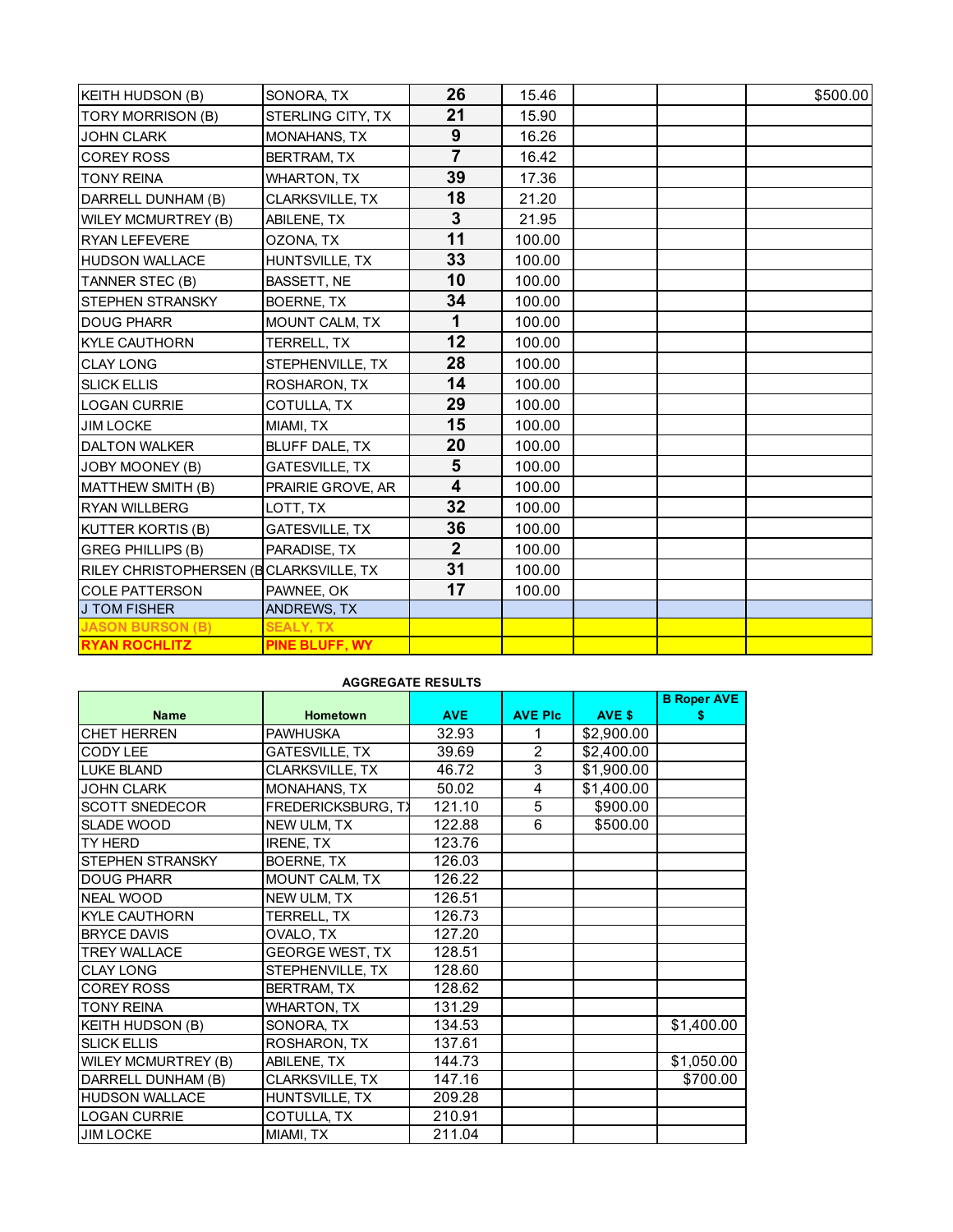| <b>DALTON WALKER</b>                   | <b>BLUFF DALE, TX</b> | 212.57 |  |          |
|----------------------------------------|-----------------------|--------|--|----------|
| TANNER STEC (B)                        | <b>BASSETT. NE</b>    | 213.15 |  | \$350.00 |
| <b>COOPER MILLS</b>                    | ST.JOHN. WA           | 213.89 |  |          |
| <b>RYAN LEFEVERE</b>                   | OZONA, TX             | 213.97 |  |          |
| KIM ZIEGELGRUBER                       | EDMOND, OK            | 214.20 |  |          |
| JOBY MOONEY (B)                        | GATESVILLE, TX        | 214.66 |  |          |
| STRATTON LOPEZ (B)                     | SAN ANTONIO. TX       | 215.06 |  |          |
| <b>TORY MORRISON (B)</b>               | STERLING CITY, TX     | 215.90 |  |          |
| MATTHEW SMITH (B)                      | PRAIRIE GROVE, AR     | 216.69 |  |          |
| <b>RYAN WILLBERG</b>                   | LOTT, TX              | 218.03 |  |          |
| KUTTER KORTIS (B)                      | <b>GATESVILLE, TX</b> | 300.00 |  |          |
| <b>GREG PHILLIPS (B)</b>               | PARADISE, TX          | 300.00 |  |          |
| RILEY CHRISTOPHERSEN (BCLARKSVILLE, TX |                       | 300.00 |  |          |
| <b>COLE PATTERSON</b>                  | PAWNEE, OK            | 300.00 |  |          |
| <b>J TOM FISHER</b>                    | <b>ANDREWS, TX</b>    | 0.00   |  |          |
| <b>JASON BURSON (B)</b>                | <b>SEALY, TX</b>      | 0.00   |  |          |
| <b>RYAN ROCHLITZ</b>                   | <b>PINE BLUFF. WY</b> | 0.00   |  |          |

## **SHOWDOWN ROUND RESULTS**

|                            |                           | Showdown                | <b>Showdown</b> |                |             |                     |
|----------------------------|---------------------------|-------------------------|-----------------|----------------|-------------|---------------------|
| <b>Name</b>                | Hometown                  | <b>Draw</b>             | 4 TIME          | Plc4           | Champ \$4   | <b>TOTAL \$ won</b> |
| <b>SCOTT SNEDECOR</b>      | <b>FREDERICKSBURG, T)</b> | $\overline{\mathbf{4}}$ | 9.52            | $\mathbf{1}$   | \$10,000.00 | \$13,900.00         |
| <b>NEAL WOOD</b>           | NEW ULM, TX               | 22                      | 9.94            | 2              | \$6,000.00  | \$8,000.00          |
| <b>TREY WALLACE</b>        | <b>GEORGE WEST, TX</b>    | 23                      | 10.45           | 3              | \$4,000.00  | \$5,000.00          |
| <b>SLADE WOOD</b>          | NEW ULM, TX               | $\mathbf{3}$            | 10.92           | $\overline{4}$ | \$2,000.00  | \$4,000.00          |
| RYAN LEFEVERE              | OZONA, TX                 | 1                       | 13.10           |                |             | \$0.00              |
| <b>JOHN CLARK</b>          | <b>MONAHANS, TX</b>       | 19                      | 13.31           |                |             | \$1,400.00          |
| <b>TY HERD</b>             | <b>IRENE, TX</b>          | 34                      | 16.15           |                |             | \$0.00              |
| <b>KEITH HUDSON (B)</b>    | SONORA, TX                | 25                      | 16.58           |                |             | \$2,400.00          |
| <b>HUDSON WALLACE</b>      | HUNTSVILLE, TX            | 35                      | 100.00          |                |             | \$2,000.00          |
| TANNER STEC (B)            | BASSETT, NE               | 14                      | 100.00          |                |             | \$1,350.00          |
| DARRELL DUNHAM (B)         | CLARKSVILLE, TX           | 21                      | 100.00          |                |             | \$700.00            |
| <b>WILEY MCMURTREY (B)</b> | ABILENE, TX               | 32                      | 100.00          |                |             | \$1,050.00          |
| <b>STEPHEN STRANSKY</b>    | <b>BOERNE, TX</b>         | 28                      | 100.00          |                |             | \$0.00              |
| <b>LUKE BLAND</b>          | CLARKSVILLE, TX           | 8                       | 100.00          |                |             | \$1,900.00          |
| CHET HERREN                | <b>PAWHUSKA</b>           | 15                      | 100.00          |                |             | \$5,400.00          |
| <b>CODY LEE</b>            | <b>GATESVILLE, TX</b>     | 24                      | 100.00          |                |             | \$2,400.00          |
| <b>DOUG PHARR</b>          | MOUNT CALM, TX            |                         |                 |                |             | \$0.00              |
| <b>KYLE CAUTHORN</b>       | TERRELL, TX               |                         |                 |                |             | $\sqrt{$0.00}$      |
| <b>BRYCE DAVIS</b>         | OVALO, TX                 |                         |                 |                |             | \$0.00              |
| <b>CLAY LONG</b>           | STEPHENVILLE, TX          |                         |                 |                |             | \$1,000.00          |
| <b>COREY ROSS</b>          | BERTRAM, TX               |                         |                 |                |             | \$500.00            |
| <b>TONY REINA</b>          | <b>WHARTON, TX</b>        |                         |                 |                |             | \$0.00              |
| <b>SLICK ELLIS</b>         | ROSHARON, TX              |                         |                 |                |             | \$0.00              |
| <b>LOGAN CURRIE</b>        | COTULLA, TX               |                         |                 |                |             | \$1,000.00          |
| <b>JIM LOCKE</b>           | MIAMI. TX                 |                         |                 |                |             | \$500.00            |
| <b>DALTON WALKER</b>       | BLUFF DALE, TX            |                         |                 |                |             | \$0.00              |
| <b>COOPER MILLS</b>        | ST.JOHN, WA               |                         |                 |                |             | \$0.00              |
| KIM ZIEGELGRUBER           | EDMOND, OK                |                         |                 |                |             | \$0.00              |
| JOBY MOONEY (B)            | <b>GATESVILLE, TX</b>     |                         |                 |                |             | \$500.00            |
| STRATTON LOPEZ (B)         | SAN ANTONIO, TX           |                         |                 |                |             | \$1,000.00          |
| <b>TORY MORRISON (B)</b>   | STERLING CITY, TX         |                         |                 |                |             | \$0.00              |
| MATTHEW SMITH (B)          | PRAIRIE GROVE, AR         |                         |                 |                |             | \$1,000.00          |
| <b>RYAN WILLBERG</b>       | LOTT, TX                  |                         |                 |                |             | \$0.00              |
| <b>KUTTER KORTIS (B)</b>   | <b>GATESVILLE, TX</b>     |                         |                 |                |             | \$0.00              |
| <b>GREG PHILLIPS (B)</b>   | PARADISE, TX              |                         |                 |                |             | \$0.00              |